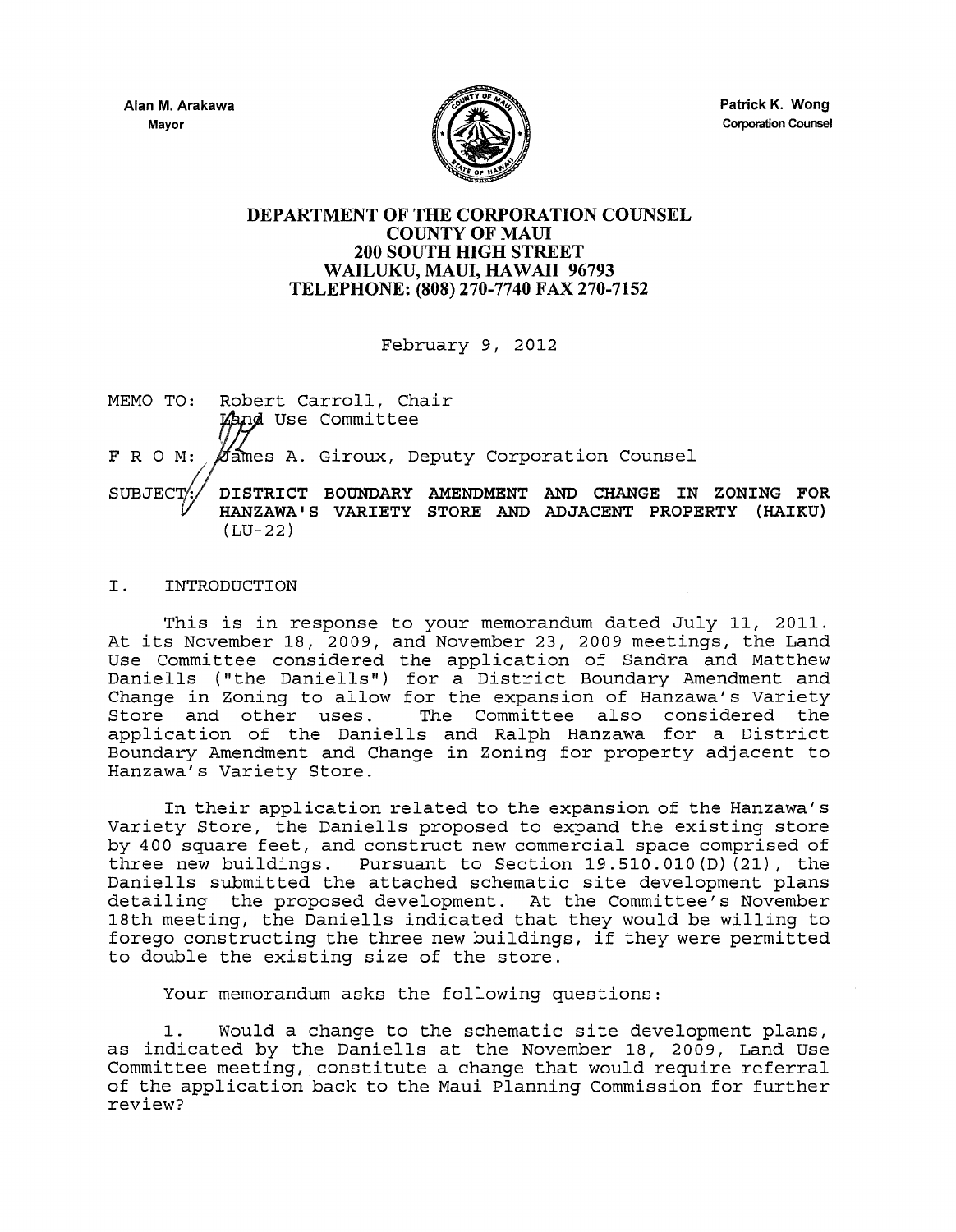Robert Carroll, Chair February 9, 2012 Page 2

2. Is a revised schematic site development plan required to be submitted to the Committee in order for the Committee to consider the proposal made at the November 18, 2009, Land Use Committee meeting?

II. SHORT ANSWERS

1. No. Additional review by the Maui Planning Commission is not required by law if changes in the schematic site development plan do not amount to a change in the fundamental character of the property.

2. Yes. Without a revised schematic site development plan, it will be difficult for the Council to analyze the impacts of the project in order to meet the requirements of Maui County Code Chapter 19.68 and Section 19.510.040.

III. A REVISED SCHEMATIC SITE DEVELOPMENT PLAN THAT DOES NOT AMOUNT TO A CHANGE IN THE FUNDAMENTAL CHARACTER OF THE PROPERTY DOES NOT REQUIRE REVIEW BY THE MAUl PLANNING COMMISSION

In regard to processing an application for a State Land Use District Boundary Amendment, Maui County Code Section 19.68.030 (B) states in relevant part:

The appropriate planning commission shall thereupon conduct a public hearing on the application for the requested reclassification/boundary change ...

Maui County Code Section 19.68.040 further states in relevant part:

A. Upon receipt of the appropriate planning commission's report and recommendations, the county council shall consider the application and may adopt the findings and recommendations, in whole or in part, or otherwise act upon the report and transcript or summary, and, in the council's discretion, hold further hearings and take further evidence and testimony in connection therewith, before taking final action...

Maui County Code Section 19.510.040 states in relevant part:

A. All applications for change in zoning shall be processed as applications which require a public hearing in accordance with the procedures set forth in sections 19.510.010 and 19.510.020 of this code and the following requirements: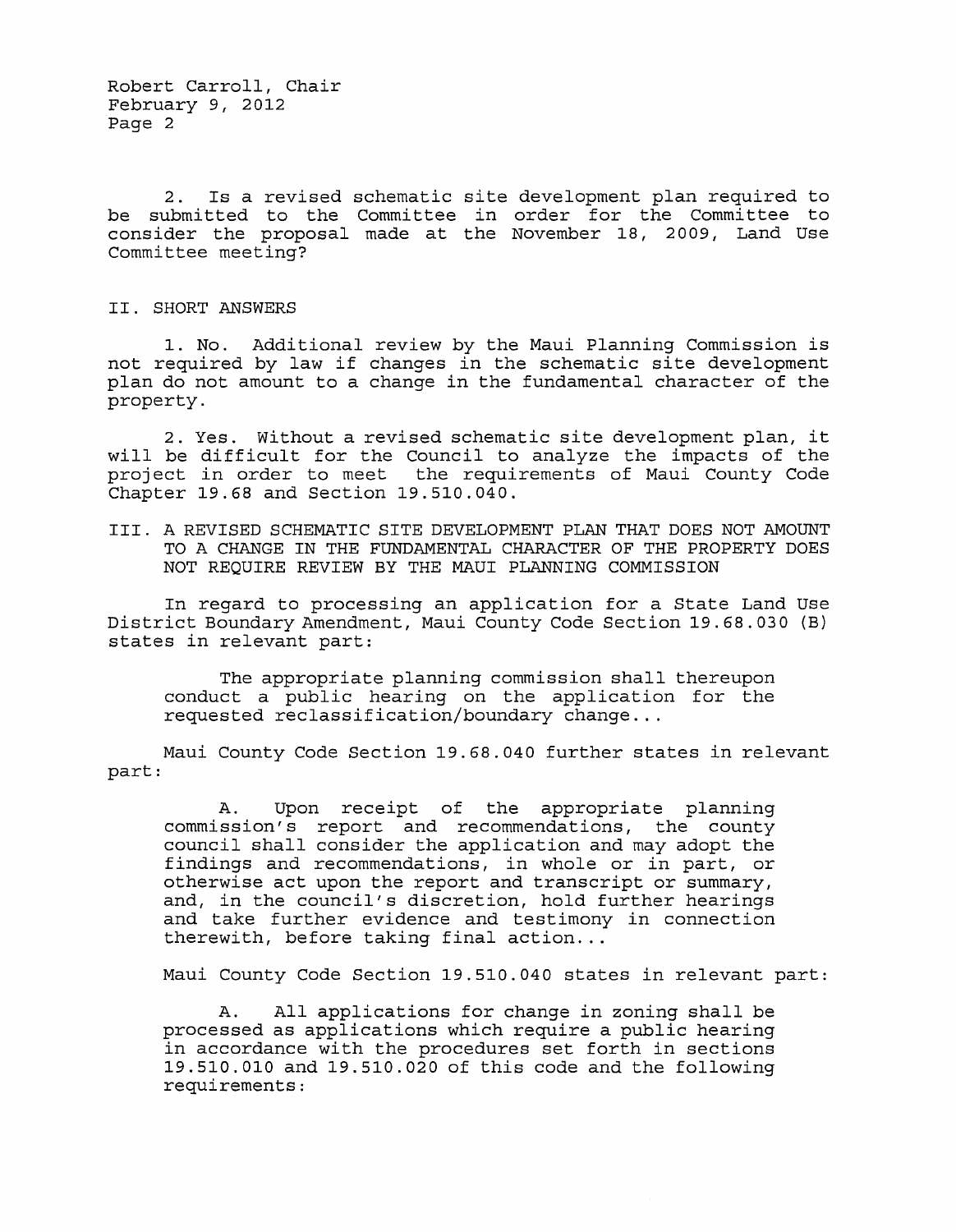1. The appropriate planning commission shall conduct a public hearing on all change of zoning<br>applications;...

4. The county council may grant a change in zoning if all the following criteria are met:

a. The proposed request meets the intent of the general plan and the objectives and policies of the community plans of the county,

b. The proposed request is consistent with the applicable community plan land use map of the county,

c. The proposed request meets the intent and purpose of the district being requested,

d. The application, if granted, would not adversely affect or interfere with public or private schools, parks, playgrounds, water systems, sewage and solid waste disposal, drainage, roadway and transportation systems, or other public requirements, conveniences and improvements,

e. The application, if granted, would not adversely impact the social, cultural, economic, environmental, and ecological character and quality of the surrounding area; and ...

As a general proposition, an amendment to a zoning ordinance will be held invalid where, as finally adopted, it contains alterations so substantially different from the changes proposed in the notice as to amount to an entirely new proposal. Carlsmith, Carlsmith, Wichman and Case v. CPB Properties, Inc., 64 Haw. 584, (1982). However, "Implicit in the procedure of holding public hearings before enacting zoning ordinances is the possibility that changes in the original proposal might ensue as a result of the views expressed at the hearing. McQuillan, Municipal Corporations, 3rd Edition Revised, §25.249, p. 336.

The zoning authority need not follow the entire statutory procedure whenever a minor change is requested,<br>but when the deviation is of such importance or when the deviation is of such importance or materiality as to amount to a change in the fundamental character of the property then due process requires notice to be given. Nesbit v. City of Albuquerque, 91 N.M. 455 (1977).

The State Land Use District Boundary Amendment process anticipates that amendments will be made and that Council can take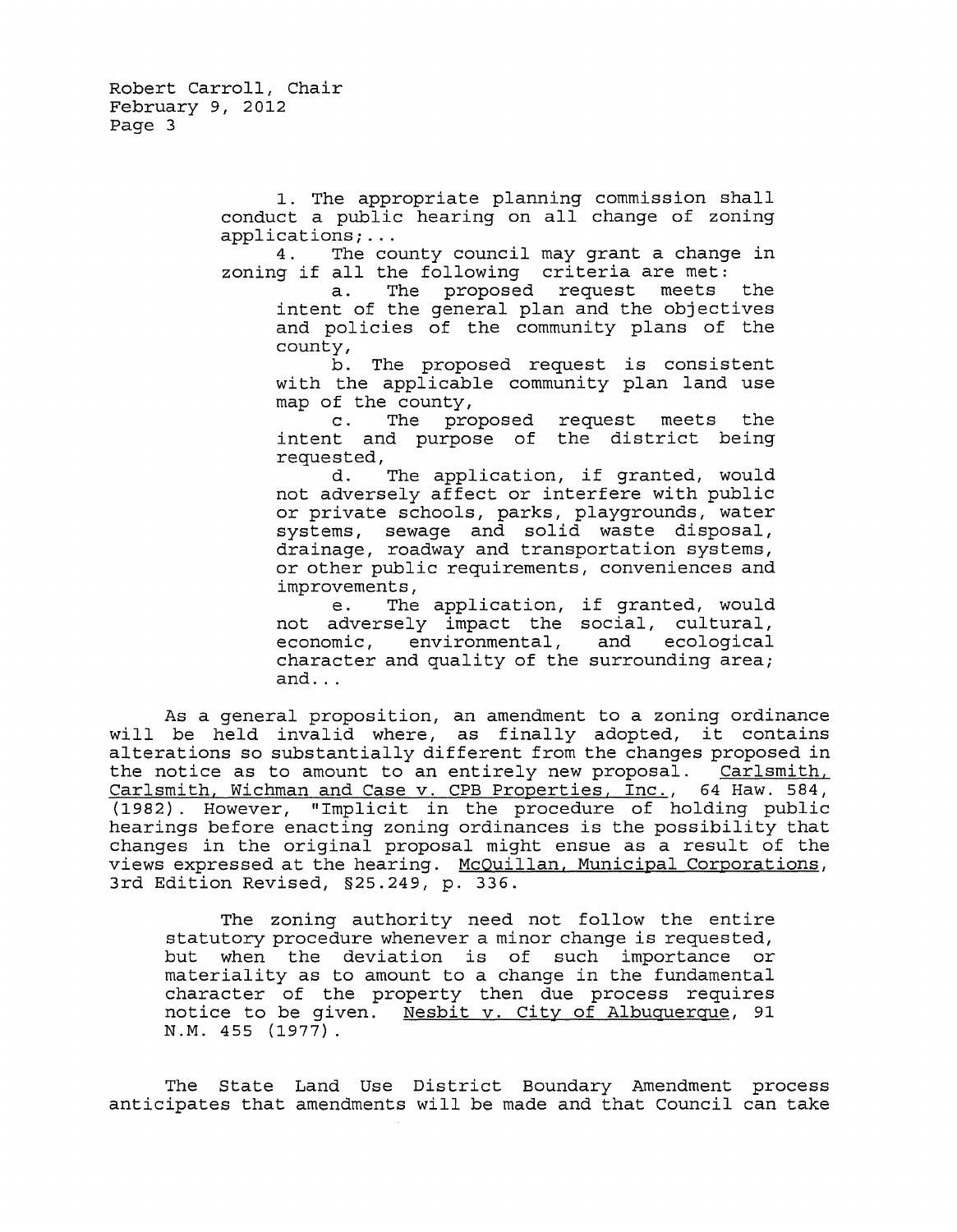Robert Carroll, Chair February 9, 2012 Page 4

 $\sim 100$ 

further evidence and testimony regarding these amendments before taking final action. Inherent in the Council's powers of zoning is to have the power to restrict "buildings and structures, their location on lots and their uses within the project as long as the restrictions and prohibitions have a reasonable relationship to the public health, safety, morals, order or welfare." McQuillan, Municipal Corporations, 3rd Edition, §25:179.2, p. 782.1

In this case the elimination of three additional commercial buildings and doubling the size of an existing commercial building results in a net loss of commercial space. This proposal comes as<br>a result of public testimony and compromise. Therefore, absent a result of public testimony and compromise. Council finding that the revised schematic constitutes a deviation of such importance or materiality as to amount to a change in the fundamental character of the property, the Maui Planning Commission would not be required by law to review the applications.

IV. A REVISED SCHEMATIC SITE DEVELOPMENT PLAN IS A NECESSARY TOOL IMPACTS OF A PROPOSED DISTRICT BOUNDARY AMENDMENT AND ZONING CHANGE

Maui County Code Section 19.68.020 states in relevant part:

B. The application shall include:

4. A legal description, a map, and a site plan prepared by an engineer or land surveyor registered in the State of Hawaii showing the existing and proposed buildings, landscaping, parking, and access of the real property for which the boundary change/reclassification is being sought ...

Maui County Code Section 19.510.010 (D) in relevant part states:

D. Content of Application. All applications shall provide the following information:

21. Schematic site development plans, if applicable, drawn to scale, which identify the following:

a. Property lines and easements with their dimensions and area calculations,

<sup>1</sup>See also; Maui County Code Section 19.68.040(B) conditions on ordinances affecting reclassification/boundary change and Maui County Code Section 19.510.050, Conditional zoning.